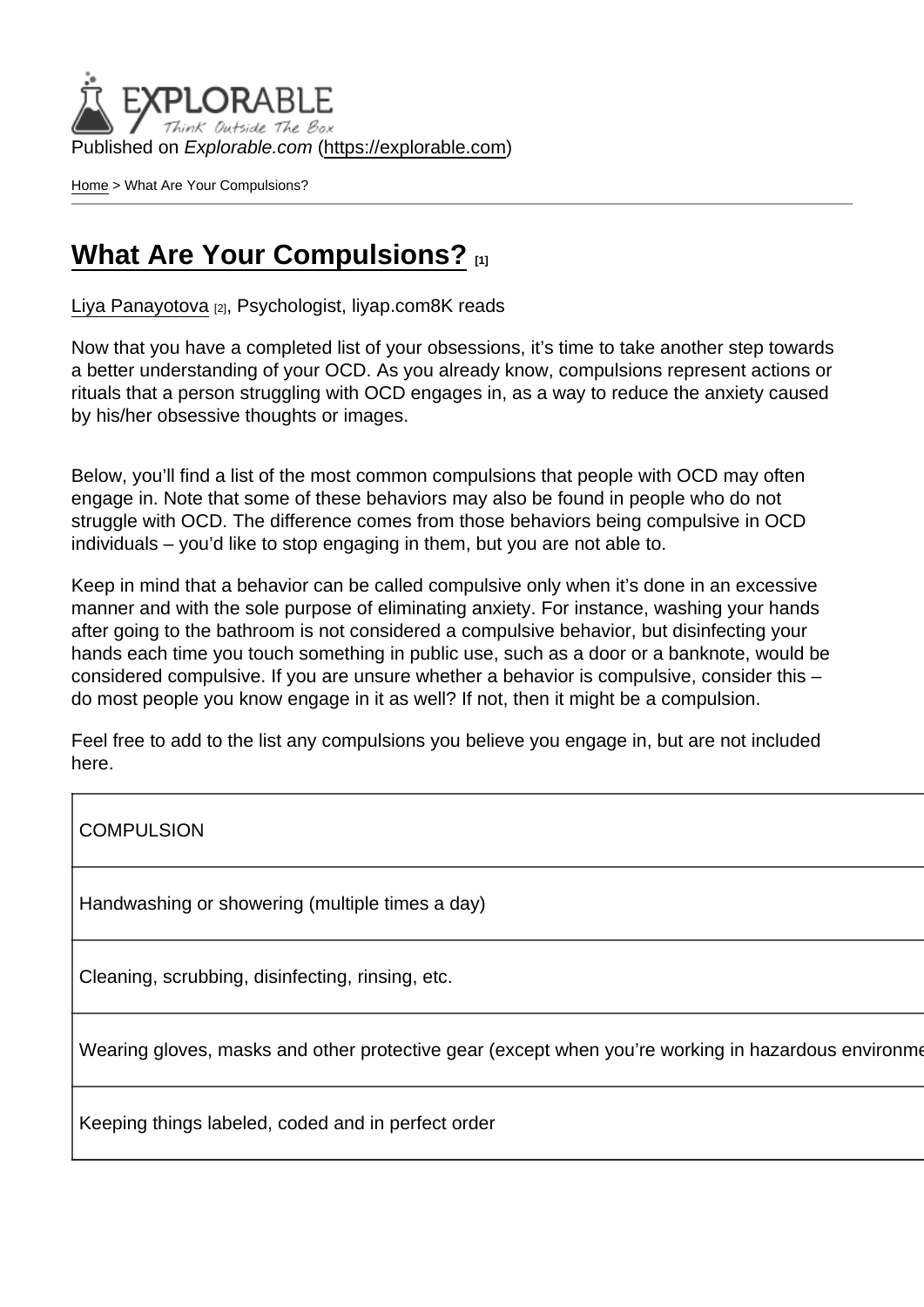Collecting various items (magazines, newspapers, napkins, etc.)

Arranging objects in a certain manner

Tapping or touching things for an exact period or a certain number of times

Eating, drinking, reading, driving, writing, sleeping, walking, etc. in a certain way (with no exceptions)

Dressing in a certain order or manner, every time

Checking electrical appliances, stoves, locks, doors, windows, etc. a certain number of times

Making sure you didn't hurt yourself or others, by mistake or intentionally

Rewriting, rereading or retracing the steps of a certain action, to make sure you didn't forget anything

Having to categorize or delete an e-mail, immediately after you've read it

Checking for mistakes, errors, imperfections, etc.

Praying after each mistake, fault, sin or omission

Self-inflicted punishment

Having to recite a prayer or a mantra a certain number of times

Repeating certain words, out loud or quietly

Making lists for everything